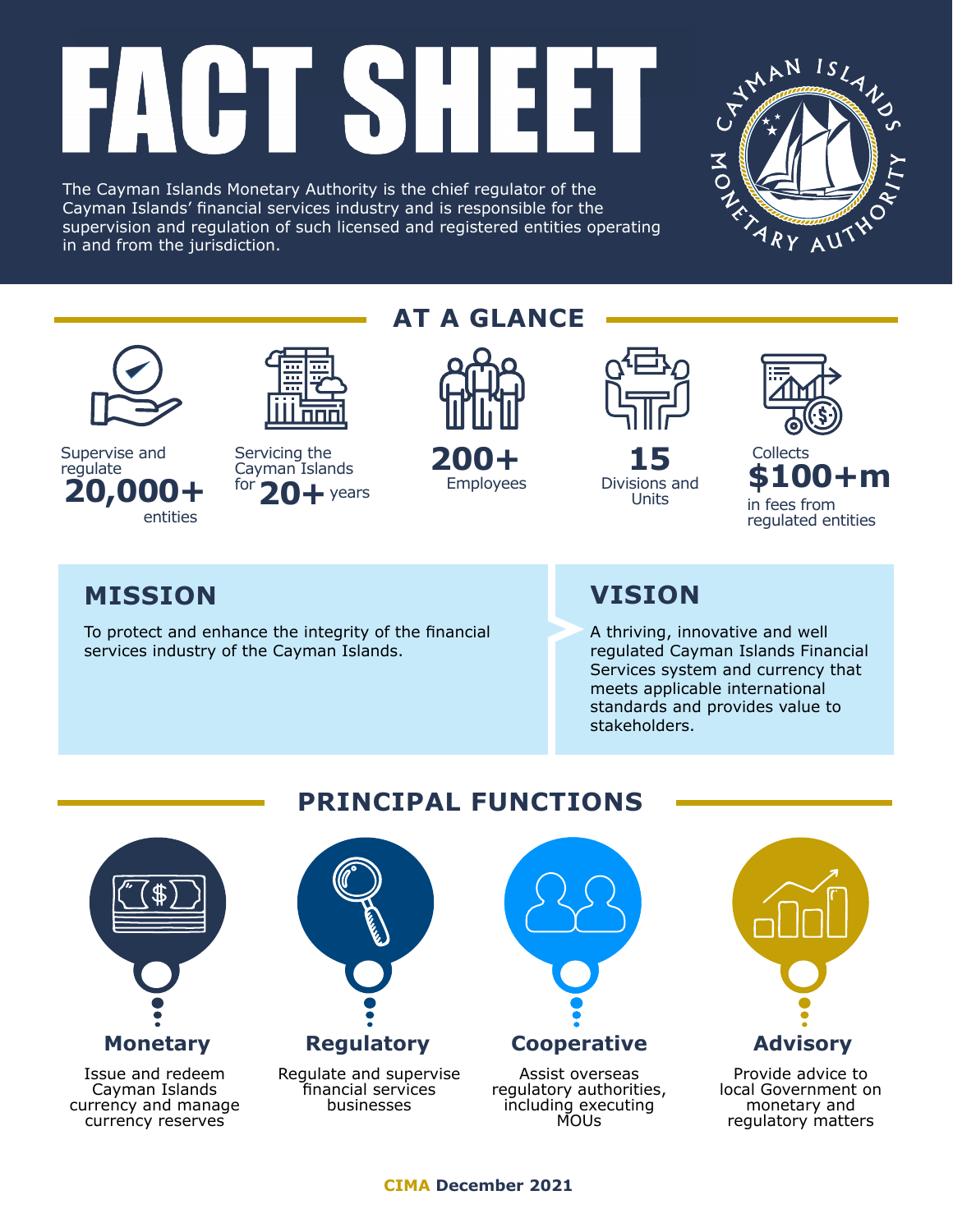## **INTERNATIONAL & DOMESTIC COOPERATION**





### **International Membership**

Serves as an active member of approximately **9** international standard-setting bodies and holds executive level positions within several organisations.

### **International Standards Observed**

Observes the following: Financial Action Task Force (FATF) 40 Recommendations on Money Laundering, Terrorist Financing & Proliferation, Basel Core Principles for Effective Banking Supervision, Standard on the Regulation of Trust and Company Service Providers (issued by GIFCS), International Association of Insurance Supervisors (IAIS) Core Principles of Insurance Regulation, International Organization of Securities Commissions (IOSCO) Objectives and Principles of Securities Regulation.



#### **Agreements**

Negotiates memoranda of understanding (MOUs), and undertakings, which provide the framework for exchange of information and cooperation between local and overseas regulatory authorities (ORAs).

### **Overseas Regulatory Authorities Assistance**

Receives and processes routine and non-routine requests for assistance from ORAs including incoming and outgoing requests.

### **Local Cooperation**

Undertakes formal consultation with the industry before issuing or amending rules or guidance on the conduct of licensees. Also, through signed MOU agreements, CIMA regularly corresponds with other domestic AML/CFT supervisors and agencies regarding issues relating to regulation, enforcement, risks, trends and other matters.

## **REGULATORY & SUPERVISORY FRAMEWORK**

Rules-based and risk-based approach to supervision of financial services



**CIMA December 2021**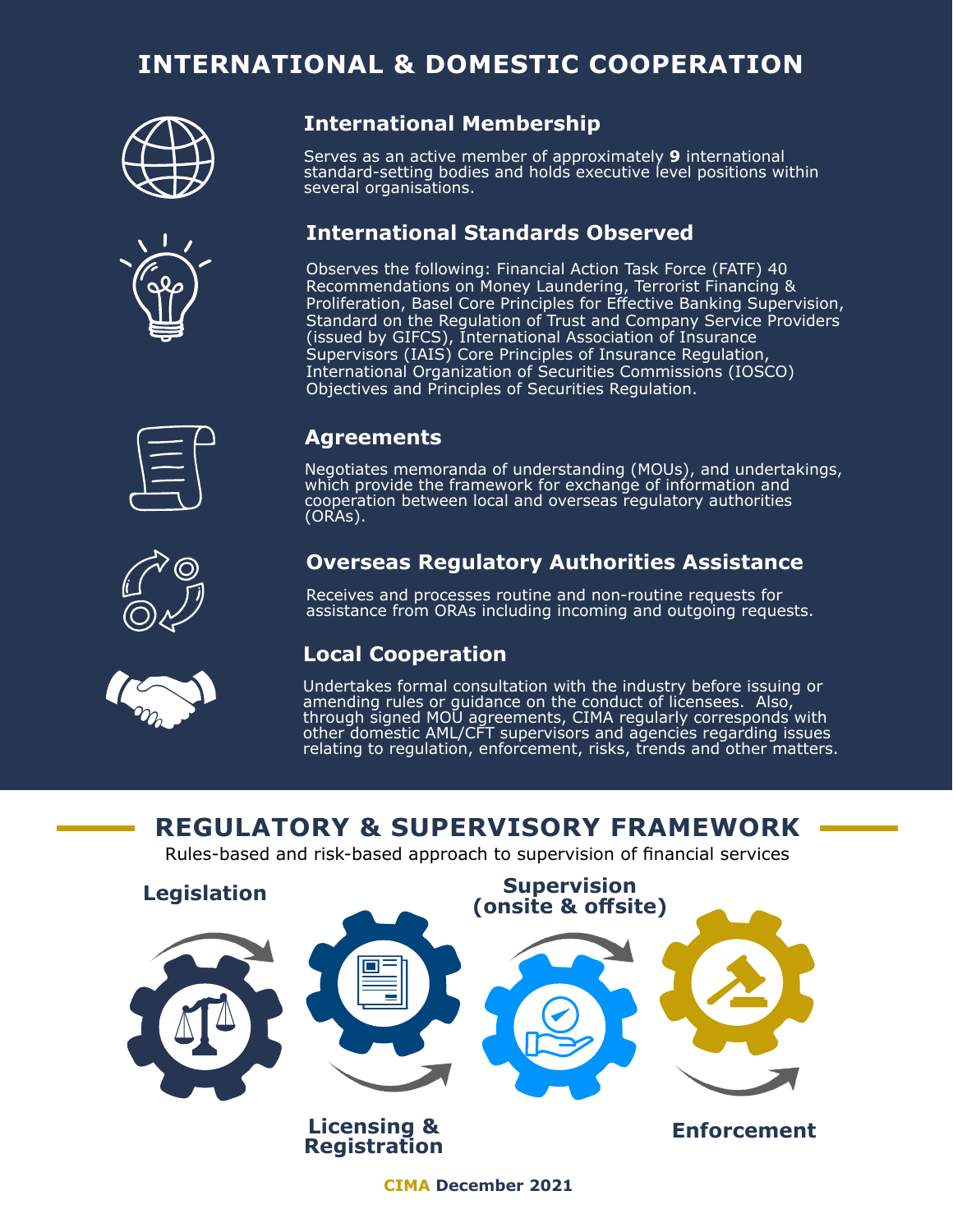## **ENFORCEMENT POWERS**

CIMA investigates breaches of the regulations and takes enforcement actions where necessary. Enforcement actions available to CIMA:

- Suspension or revocation of a licence/ cancellation of fund registration
- Requiring the substitution of an officer, shareholder or controller, appointment of a controller or an advisor
- Applying to the Grand Court for the winding up or dissolution of an entity
- Recommending prosecution of the entity by the Attorney General of the Cayman Islands

#### **Administrative Fines**

Total administrative fines issued for serious and very serious breaches of the Anti-Money Laundering Regulations remain at CI\$905,517.50

### **Formal Enforcement**

**Actions** (past 5 years)

| Jul 16 - Dec 17: | 15   |
|------------------|------|
| Jan 18 - Dec 18: | 20   |
| Jan 19 - Dec 19: | 25   |
| Jan 20 - Dec 20: | 28   |
| Jan 21 - Dec 21: | 1335 |

## **KEY HIGHLIGHTS**

**The Cayman Islands is home to 100+ licensed banks from over**





**CIMA issues and redeems KYD banknotes and coins, and manages the**

**islands' currency reserves**



**The Cayman Islands is the #1 domicile in healthcare captives**

**The Cayman Islands is recognised as the second largest jurisdiction for captive insurance**



**The Cayman Islands is one of the leading jurisdictions for group captives**

**worldwide**



**The financial services sector accounts for approx**

> **32.7% of the Cayman Islands GDP (as of 2018)**

**The Cayman Islands is the #1 domicile for hedge funds**